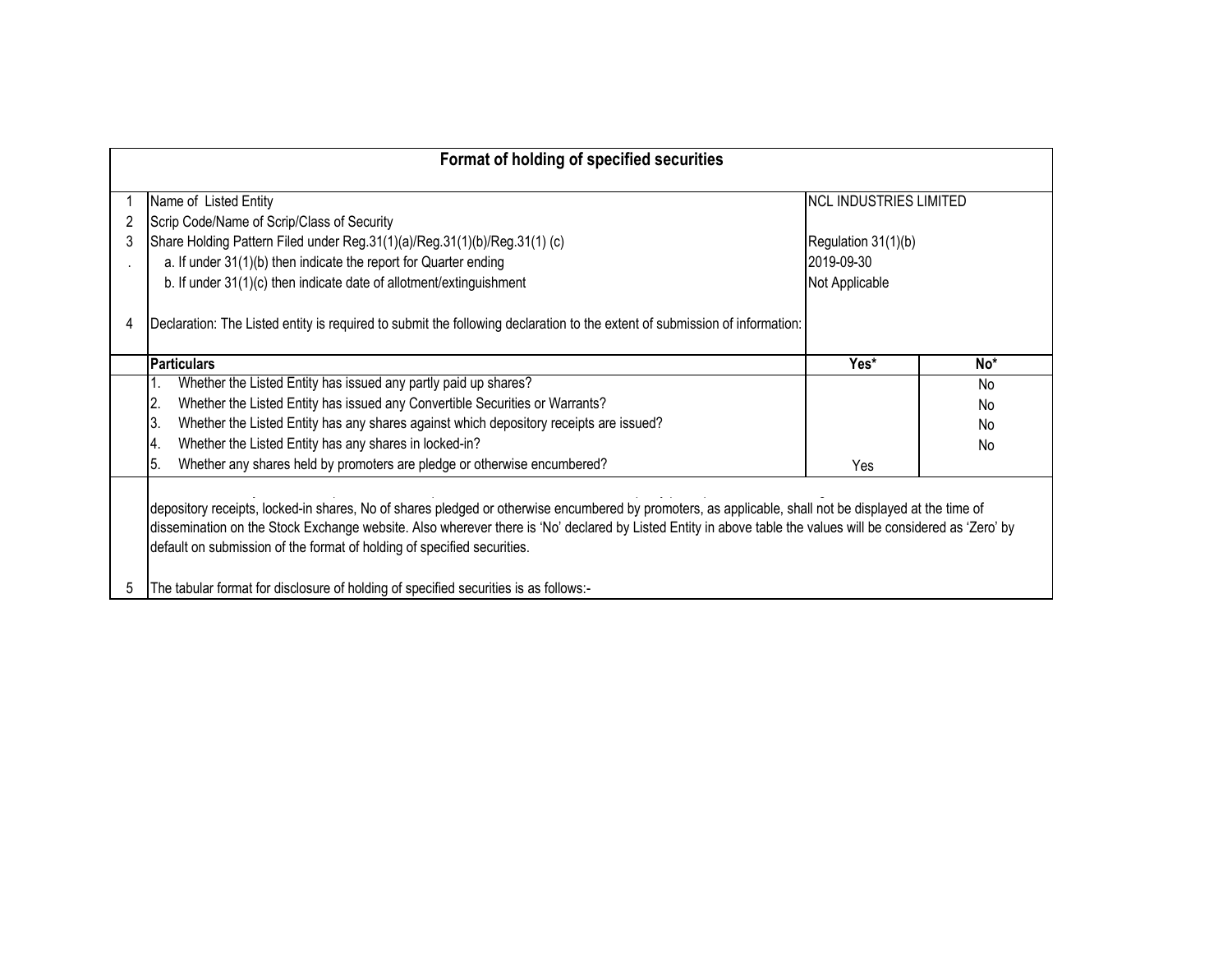## **Table I - Summary Statement holding of specified securities**

|      | <b>Category of shareholder</b> | Nos. of | No. of fully          | No. of        | No. of shares     | Total nos.      | <b>Shareholding</b> | Number of Voting Rights held in each |                |                     |              | No. of                   | Shareholding,               |     | Number of          |          | <b>Number of Shares</b> | Number of      |
|------|--------------------------------|---------|-----------------------|---------------|-------------------|-----------------|---------------------|--------------------------------------|----------------|---------------------|--------------|--------------------------|-----------------------------|-----|--------------------|----------|-------------------------|----------------|
| a    |                                | share   | paid up               | Partly        | underlying        | shares held     | as a % of           |                                      |                | class of securities |              | <b>Shares</b>            | as a $%$                    |     | <b>Locked</b> in   |          | pledged or otherwise    | equity shares  |
|      |                                |         | holders equity shares | paid-up       | <b>Depository</b> |                 | total no. of        |                                      |                |                     |              | Underlying               | assuming full               |     | shares             |          | encumbered              | held in        |
| e    |                                |         | held                  | equity        | <b>Receipts</b>   |                 | shares              | <b>Class</b>                         | <b>Class Y</b> | <b>Total</b>        |              | Total as a % Outstanding | conversion of               |     | No. As a % No. (a) |          | As a $%$ of             | dematerialized |
|      |                                |         |                       | <b>Shares</b> |                   |                 | <i>(calculated)</i> | <b>EQUITY</b>                        |                |                     | of $(A+B+C)$ | convertible              | convertible                 | (a) | of total           |          | total Shares            | form           |
|      |                                |         |                       | held          |                   |                 | as per SCRR         |                                      |                |                     |              | securities               | securities (as a            |     | <b>Shares</b>      |          | held (b)                |                |
|      |                                |         |                       |               |                   |                 | 1957)               |                                      |                |                     |              | <i>(including)</i>       | percentage of               |     | held (b)           |          |                         |                |
|      |                                |         |                       |               |                   |                 |                     |                                      |                |                     |              | Warrants)                | diluted share               |     |                    |          |                         |                |
| (1)  |                                | (III)   | (IV)                  | (V)           | (VI)              | $(VII) =$       | (VIII) As a % of    |                                      |                | (IX)                |              |                          | $(X)$ $(XI) = (VII)+(X) As$ |     | (XII)              |          | (XIII)                  | (XIV)          |
|      |                                |         |                       |               |                   | $(IV)+(V)+(VI)$ | $(A+B+C2)$          |                                      |                |                     |              |                          | a % of (A+B+C2)             |     |                    |          |                         |                |
|      |                                |         |                       |               |                   |                 |                     |                                      |                |                     |              |                          |                             |     |                    |          |                         |                |
| (A)  | Promoter & Promoter Group      | 52      | 18242906              |               |                   | 18242906        |                     | 40.33 18242906                       |                | 0 18242906          | 40.33        |                          | 40.33                       |     |                    | 0 470455 | 2.58                    | 18242906       |
| (B)  | Public                         | 34568   | 26989884              |               |                   | 26989884        |                     | 59.67 26989884                       |                | 0 26989884          | 59.67        |                          | 59.67                       |     |                    |          |                         | 25679569       |
| (C)  | Non Promoter- Non Public       |         |                       |               |                   |                 |                     |                                      |                |                     |              |                          |                             |     |                    |          |                         |                |
| (C1) | Shares underlying DRs          |         |                       |               |                   |                 |                     |                                      |                |                     |              |                          |                             |     |                    |          |                         |                |
| (C2) | Shares held by Employee Trusts |         |                       |               |                   |                 |                     |                                      |                |                     |              |                          |                             |     |                    |          |                         |                |
|      | <b>Total</b>                   | 34620   | 45232790              |               |                   | 45232790        |                     | 100 45232790                         |                | 0 45232790          | 100          |                          | 100                         |     |                    | 0 470455 | 1.04                    | 43922475       |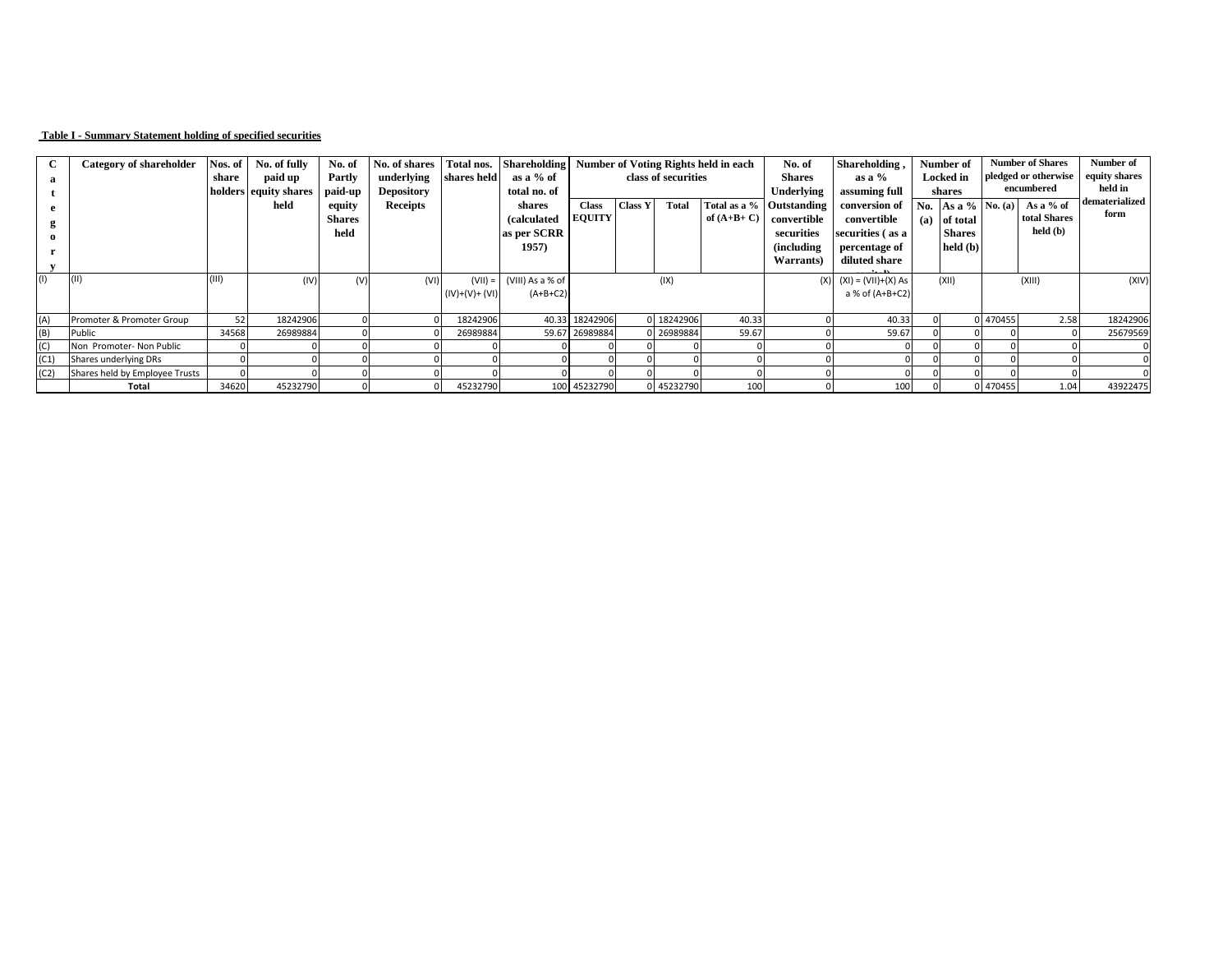## **Table II - Statement showing shareholding pattern of the Promoter and Promoter Group**

| Categor ) | Category of shareholder                                                            |            | Pan Number Nos. of share<br>holders | No. of fully<br>paid up<br>equity shares<br>held | Partly<br>paid-up<br>equity<br><b>Shares</b> | No. of<br>shares<br><b>inderlying</b><br>Depository | <b>Total</b><br>nos.<br>shares<br>held | <b>Sharehol</b><br>ding %<br>:alculate d<br>as per |                               |                              | <b>Number of Voting Rights held in</b><br>each class of securities |                                        | <b>No Of Shares</b><br>Underlying<br>Outstanding<br>Convertible | <b>TOTAL</b><br><b>Shareholding as</b><br>a% assuming<br>ull conversion of |          | <b>Number Of Shares</b><br><b>Pledged Or</b><br>Otherwise<br>encumbered | Number Of<br><b>Equity Shares</b><br>Held in<br><b>Dematerialized</b><br>Form |
|-----------|------------------------------------------------------------------------------------|------------|-------------------------------------|--------------------------------------------------|----------------------------------------------|-----------------------------------------------------|----------------------------------------|----------------------------------------------------|-------------------------------|------------------------------|--------------------------------------------------------------------|----------------------------------------|-----------------------------------------------------------------|----------------------------------------------------------------------------|----------|-------------------------------------------------------------------------|-------------------------------------------------------------------------------|
|           |                                                                                    |            |                                     |                                                  | held                                         | Receipts                                            |                                        | SCRR,<br>1957                                      | <b>Class</b><br><b>EOUITY</b> | <b>Class</b><br>$\mathbf{Y}$ | <b>Total</b>                                                       | <b>Total as</b><br>a % of<br>$(A+B+C)$ | <b>Securities(Inclu</b><br>ding Warrants)                       | conversion of<br>convertible<br>securities as a<br>percentage              | No. (a)  | As a % of<br>total Shar es<br>held (b)                                  |                                                                               |
|           | (1)                                                                                | (II)       | (III)                               | (IV)                                             | (V)                                          |                                                     | $(VI)$ I = $V+V+VI$                    | (VIII)                                             |                               |                              | (IX)                                                               |                                        |                                                                 | $(X)$ $E(X)$ as a % of A+B+C2                                              |          | (XIII)                                                                  | (XIV)                                                                         |
| (1)       | Indian                                                                             |            |                                     |                                                  | 0                                            | $\mathbf 0$                                         |                                        | $\mathbf 0$                                        |                               | 0                            |                                                                    | $\mathsf 0$                            |                                                                 | $\mathsf 0$                                                                |          | $\mathbf 0$                                                             |                                                                               |
| (a)       | Individuals/Hindu Undivided Family                                                 |            | 43                                  | 16746797                                         |                                              | $\Omega$                                            | 16746797                               | 37.02                                              | 16746797                      | n                            | 16746797                                                           | 37.02                                  |                                                                 |                                                                            | 0 470455 | 2.81                                                                    | 16746797                                                                      |
|           | KALIDINDI MADHU HUF<br>IN30286310448383                                            | AABHK2967F |                                     | 1660                                             |                                              |                                                     | 1660                                   |                                                    | 1660                          |                              | 1660                                                               | $\mathsf{C}$                           |                                                                 |                                                                            |          | $\Omega$                                                                | 1660                                                                          |
|           | NIRHMAL V GORADIA<br><b>GEETA GORADIA</b><br>IN30258210010972                      | AABPG5825C |                                     | 85963                                            |                                              | C.                                                  | 85963                                  | 0.19                                               | 85963                         |                              | 85963                                                              | 0.19                                   |                                                                 | 0.19                                                                       |          |                                                                         | 85963                                                                         |
|           | <b>GEETA GORADIA</b><br>NIRHMAL V GORADIA                                          |            |                                     |                                                  |                                              |                                                     |                                        |                                                    |                               |                              |                                                                    |                                        |                                                                 |                                                                            |          |                                                                         |                                                                               |
|           | 3 IN30258210010964                                                                 | AABPG8227A |                                     | 133815                                           |                                              | $\Omega$                                            | 133815                                 | 0.3                                                | 133815                        | O                            | 133815                                                             | 0.3                                    |                                                                 | 0.3                                                                        |          | $\Omega$                                                                | 133815                                                                        |
|           | <b>MEENA SHAH</b><br>IN30082911282142                                              | AADPS0675C |                                     | 11430                                            |                                              |                                                     | 11430                                  | 0.03                                               | 11430                         |                              | 11430                                                              | 0.03                                   |                                                                 | 0.03                                                                       |          |                                                                         | 11430                                                                         |
|           | ASHWIN V GORADIA<br>IN30258210101402,                                              |            |                                     |                                                  |                                              |                                                     |                                        |                                                    |                               |                              |                                                                    |                                        |                                                                 |                                                                            |          |                                                                         |                                                                               |
|           | IN30258210048188<br>VINODRAI V GORADIA<br>CHARULATA V GORADIA<br>IN30258210010989, | AAFPG5412K |                                     | 82894                                            | $\Omega$                                     | $\mathsf{C}$                                        | 82894                                  | 0.18                                               | 82894                         | c                            | 82894                                                              | 0.01                                   |                                                                 | 0.18                                                                       |          | n                                                                       | 82894                                                                         |
|           | IN30082910450361<br>MEERA BIMAL GORADIA<br><b>BIMAL V GORADIA</b>                  | AAFPG5414R |                                     | 558702                                           | $\mathbf 0$                                  | $\Omega$                                            | 558702                                 | 1.24                                               | 558702                        | $\sqrt{ }$                   | 558702                                                             | 0.54                                   |                                                                 | 1.24                                                                       |          |                                                                         | 558702                                                                        |
|           | 1203070000030141,<br>IN30039411039840<br><b>BIMAL V GORADIA</b>                    | AAIPG5746P |                                     | 117549                                           | $\Omega$                                     | $\Omega$                                            | 117549                                 | 0.26                                               | 117549                        | $\Omega$                     | 117549                                                             | 0.17                                   |                                                                 | 0.26                                                                       |          | $\Omega$                                                                | 117549                                                                        |
|           | MEERA B GORADIA<br>1203070000062898,<br>8 IN30039411039831                         | AAIPG5747N |                                     | 290037                                           | $\Omega$                                     | $\Omega$                                            | 290037                                 | 0.64                                               | 290037                        | O                            | 290037                                                             | 0.24                                   |                                                                 | 0.64                                                                       |          | n                                                                       | 290037                                                                        |
|           | G Jyothi<br>9 IN30009510785962                                                     | AASPG1888N |                                     | 166992                                           |                                              |                                                     | 166992                                 | 0.37                                               | 166992                        |                              | 166992                                                             | 0.37                                   |                                                                 | 0.37                                                                       |          |                                                                         | 166992                                                                        |
|           | KANUMILLI MALATHI<br>10 IN30102220484913                                           | ABZPK0175E |                                     | 8493                                             |                                              | $\mathsf{C}$                                        | 8493                                   | 0.02                                               | 8493                          |                              | 8493                                                               | 0.02                                   |                                                                 | 0.02                                                                       | O        | $\Omega$                                                                | 8493                                                                          |
|           | ASHVEN DATLA<br>IN30286310147481,                                                  |            |                                     |                                                  |                                              |                                                     |                                        |                                                    |                               |                              |                                                                    |                                        |                                                                 |                                                                            |          |                                                                         |                                                                               |
|           | 11 IN30327080032736<br>Kalidindi Ravi                                              | ACWPD2136N |                                     | 763194                                           | C                                            | $\Omega$                                            | 763194                                 | 1.69                                               | 763194                        |                              | 763194                                                             | 1.53                                   |                                                                 | 1.69                                                                       | 70455    | 9.23                                                                    | 763194                                                                        |
|           | IN30009510797892,<br>12 1301240004715124                                           | ADOPK6009N |                                     | 2234614                                          | $\Omega$                                     | 0                                                   | 2234614                                | 4.94                                               | 2234614                       | O                            | 2234614                                                            | 4.94                                   |                                                                 | 4.94                                                                       |          |                                                                         | 2234614                                                                       |
|           | MADHU KALIDINDI<br>IN30286310325279,<br>1201220000140084,                          |            |                                     |                                                  |                                              |                                                     |                                        |                                                    |                               |                              |                                                                    |                                        |                                                                 |                                                                            |          |                                                                         |                                                                               |
|           | 13 IN30154915836121<br><b>BHARTI GORADIA</b>                                       | ADOPK6010H |                                     | 613662                                           | $\Omega$                                     | 0                                                   | 613662                                 | 1.36                                               | 613662                        | O                            | 613662                                                             | 0.34                                   |                                                                 | 1.36                                                                       |          |                                                                         | 613662                                                                        |
|           | ASHWIN GORADIA<br>14 IN30258210048196                                              | ADVPG2682A |                                     | 45941                                            | $\Omega$                                     | $\mathsf{C}$                                        | 45941                                  | 0.1                                                | 45941                         | $\Omega$                     | 45941                                                              | 0.1                                    |                                                                 | 0.1                                                                        | C        | $\Omega$                                                                | 45941                                                                         |
|           | Penumatsa Satyanarayana Raju<br>IN30009510754872,                                  |            |                                     |                                                  |                                              |                                                     |                                        |                                                    |                               |                              |                                                                    |                                        |                                                                 |                                                                            |          |                                                                         |                                                                               |
|           | 15 IN30286310384242<br><b>VALLIP</b>                                               | AEJPP5673D |                                     | 59634                                            | n                                            | $\Omega$                                            | 59634                                  | 0.13                                               | 59634                         | O                            | 59634                                                              | 0.12                                   |                                                                 | 0.13                                                                       | -C       | n                                                                       | 59634                                                                         |
|           | 16 IN30286310222930<br>PENMETCHA RAMALINGA RAJU                                    | AEJPP6075K |                                     | 2575                                             | $\sqrt{2}$                                   |                                                     | 2575                                   | 0.01                                               | 2575                          |                              | 2575                                                               | 0.01                                   |                                                                 | 0.01                                                                       |          |                                                                         | 2575                                                                          |
|           | 17 IN30039411376743                                                                | AEKPP2038M |                                     | 32378                                            | $\Omega$                                     | $\Omega$                                            | 32378                                  | 0.07                                               | 32378                         | $\Omega$                     | 32378                                                              | 0.07                                   |                                                                 | 0.07                                                                       | $\Omega$ | $\Omega$                                                                | 32378                                                                         |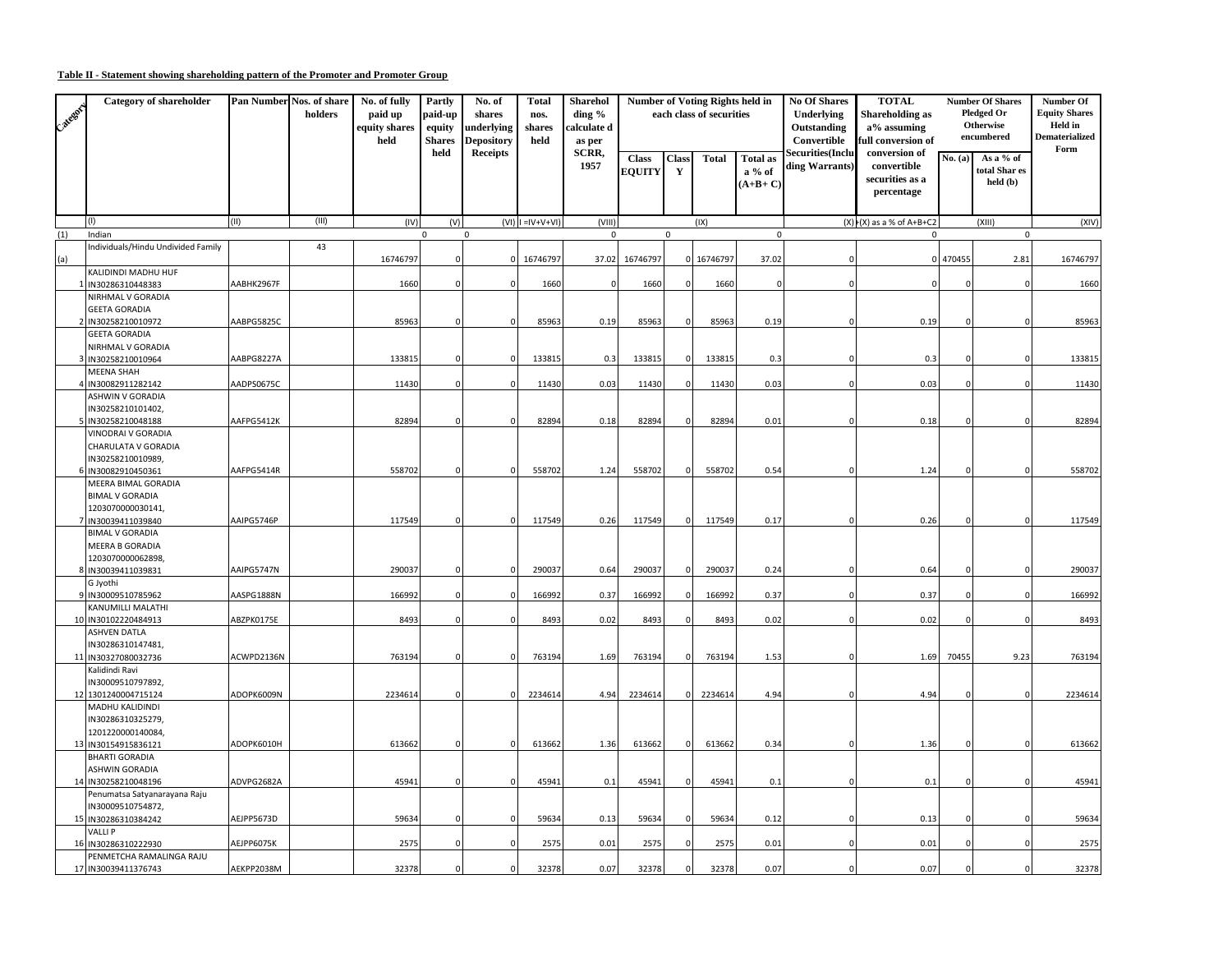|    | PADMA GOTTUMUKKALA                                      |            |   |          |                             |                            |             |                         |                         |                      |                             |                         |                         |                         |                            |                            |                            |
|----|---------------------------------------------------------|------------|---|----------|-----------------------------|----------------------------|-------------|-------------------------|-------------------------|----------------------|-----------------------------|-------------------------|-------------------------|-------------------------|----------------------------|----------------------------|----------------------------|
| 18 | IN30286310374201                                        | AFPPG2456L |   | 85225    | $\Omega$                    | $\Omega$                   | 85225       | 0.19                    | 85225                   |                      | 85225                       | 0.19                    |                         | 0.19                    |                            |                            | 85225                      |
|    | ANURADHA KALIDINDI                                      |            |   |          |                             |                            |             |                         |                         |                      |                             |                         |                         |                         |                            |                            |                            |
|    | IN30286310258291,                                       |            |   |          |                             |                            |             |                         |                         |                      |                             |                         |                         |                         |                            |                            |                            |
|    | 19 IN30115113411658                                     | AGYPK8737C |   | 865133   | 0                           | $\Omega$                   | 865133      | 1.91                    | 865133                  |                      | 865133                      | 0.68                    |                         | 1.91                    |                            |                            | 865133                     |
|    | N JANAKI                                                |            |   |          |                             |                            |             |                         |                         |                      |                             |                         |                         |                         |                            |                            |                            |
|    | 20 IN30232411056716                                     | AHBPJ0779K |   | 45155    | $\Omega$                    | $\Omega$                   | 45155       | 0.1                     | 45155                   |                      | 45155                       | 0.1                     | $\Omega$                | 0.1                     |                            |                            | 45155                      |
|    | GORADIA CHARULATA VINODRAI                              |            |   |          |                             |                            |             |                         |                         |                      |                             |                         |                         |                         |                            |                            |                            |
|    | GORADIA VINODRAI VACHHARAJ                              |            |   |          |                             |                            |             |                         |                         |                      |                             |                         |                         |                         |                            |                            |                            |
|    | IN30082910450345                                        |            |   |          |                             |                            |             |                         |                         |                      |                             |                         |                         |                         |                            |                            |                            |
|    |                                                         |            |   |          |                             |                            |             |                         |                         |                      |                             |                         |                         |                         |                            |                            |                            |
| 21 |                                                         | AHCPG9174G |   | 320738   | 0                           | $\mathbf 0$                | 320738      | 0.71                    | 320738                  | $\mathbf 0$          | 320738                      | 0.71                    |                         | 0.71                    |                            |                            | 320738                     |
|    | UTKAL B GORADIA                                         |            |   |          |                             |                            |             |                         |                         |                      |                             |                         |                         |                         |                            |                            |                            |
|    | <b>BIMAL V GORADIA</b><br>22 1203070000035711           | AHCPG9175H |   | 66069    | 0                           | $\overline{0}$             | 66069       | 0.15                    | 66069                   |                      | 66069                       | 0.15                    |                         | 0.15                    | $^{\circ}$                 |                            | 66069                      |
|    | PENMETSA NARASIMHA RAJU                                 |            |   |          |                             |                            |             |                         |                         |                      |                             |                         |                         |                         |                            |                            |                            |
|    | 23 IN30286310044788                                     | AHDPP9407C |   | 1173619  | $\Omega$                    | $\Omega$                   | 1173619     | 2.59                    | 1173619                 |                      | 1173619                     | 2.59                    |                         |                         | 2.59 400000                | 34.08                      | 1173619                    |
|    | PENMETSA VARA LAKSHMI                                   |            |   |          |                             |                            |             |                         |                         |                      |                             |                         |                         |                         |                            |                            |                            |
| 24 | IN30286310044739                                        | АНDРР9959К |   | 350355   | $\Omega$                    | $\Omega$                   | 350355      | 0.77                    | 350355                  |                      | 350355                      | 0.77                    |                         | 0.77                    |                            |                            | 350355                     |
|    | G V V R P Varma                                         |            |   |          |                             |                            |             |                         |                         |                      |                             |                         |                         |                         |                            |                            |                            |
|    | 25 IN30009510789700                                     | AHEPG9232F |   | 72445    | $\mathbf 0$                 | $\mathbf 0$                | 72445       | 0.16                    | 72445                   | $\Omega$             | 72445                       | 0.16                    | $\Omega$                | 0.16                    | $\Omega$                   |                            | 72445                      |
|    | MADHAVI PENUMASTA                                       |            |   |          |                             |                            |             |                         |                         |                      |                             |                         |                         |                         |                            |                            |                            |
|    | 26 IN30286310272682                                     | AHPPP9083N |   | 47983    | $\Omega$                    | $\mathbf 0$                | 47983       | 0.11                    | 47983                   | $\Omega$             | 47983                       | 0.11                    | $\Omega$                | 0.11                    | $\Omega$                   |                            | 47983                      |
|    | KANUMILLI SUDHEER                                       |            |   |          |                             |                            |             |                         |                         |                      |                             |                         |                         |                         |                            |                            |                            |
| 27 | IN30102220792088                                        | AHTPK8438N |   | 77710    | 0                           | $\Omega$                   | 77710       | 0.17                    | 77710                   |                      | 77710                       | 0.17                    | $\Omega$                | 0.17                    | $\Omega$                   |                            | 77710                      |
|    | <b>GAUTAM KALIDINDI.</b>                                |            |   |          |                             |                            |             |                         |                         |                      |                             |                         |                         |                         |                            |                            |                            |
|    | 1201220000140274,                                       |            |   |          |                             |                            |             |                         |                         |                      |                             |                         |                         |                         |                            |                            |                            |
|    | IN30115113411615,                                       |            |   |          |                             |                            |             |                         |                         |                      |                             |                         |                         |                         |                            |                            |                            |
|    | 28 IN30286310325045                                     | AIZPK4595R |   | 1227230  | $\mathbf{0}$                | $\mathbf 0$                | 1227230     | 2.71                    | 1227230                 |                      | 1227230                     | 0.44                    |                         | 2.71                    |                            |                            | 1227230                    |
|    | Kalidindi Shilpa                                        |            |   |          | $\mathbf 0$                 | $\mathbf 0$                |             | 6.1                     |                         |                      |                             | 6.1                     | $\Omega$                |                         | $\Omega$                   |                            |                            |
|    | 29 IN30009510797923<br>SRIDHAR BHUPATIRAJU              | AJRPD6533D |   | 2760833  |                             |                            | 2760833     |                         | 2760833                 |                      | 2760833                     |                         |                         | 6.1                     |                            |                            | 2760833                    |
|    | 30 IN30429512561800                                     | AKPPB6344R |   | 204642   | $\Omega$                    | $\Omega$                   | 204642      | 0.45                    | 204642                  |                      | 204642                      | 0.45                    |                         | 0.45                    |                            |                            | 204642                     |
|    | HARINI GOKUL                                            |            |   |          |                             |                            |             |                         |                         |                      |                             |                         |                         |                         |                            |                            |                            |
| 31 | IN30039411293298                                        | AKPPG3960N |   | 60022    | $\mathbf 0$                 | $\mathbf 0$                | 60022       | 0.13                    | 60022                   | $\Omega$             | 60022                       | 0.13                    | $\Omega$                | 0.13                    | 0                          |                            | 60022                      |
|    | GOKUL S                                                 |            |   |          |                             |                            |             |                         |                         |                      |                             |                         |                         |                         |                            |                            |                            |
|    | IN30131320522027,                                       |            |   |          |                             |                            |             |                         |                         |                      |                             |                         |                         |                         |                            |                            |                            |
|    | 32 IN30039410717978                                     | AKQPS4416E |   | 76910    | $\Omega$                    | $\mathbf 0$                | 76910       | 0.17                    | 76910                   | $\Omega$             | 76910                       | 0.17                    | $\Omega$                | 0.17                    |                            |                            | 76910                      |
|    | <b>CPOOJA</b>                                           |            |   |          |                             |                            |             |                         |                         |                      |                             |                         |                         |                         |                            |                            |                            |
|    | IN30154915818648,                                       |            |   |          |                             |                            |             |                         |                         |                      |                             |                         |                         |                         |                            |                            |                            |
|    | 1201220000140202,                                       |            |   |          |                             |                            |             |                         |                         |                      |                             |                         |                         |                         |                            |                            |                            |
|    | 33 IN30286310325262                                     | AKVPK4298B |   | 1304850  | $\mathsf 0$                 | $\mathbf 0$                | 1304850     | 2.88                    | 1304850                 | $\Omega$             | 1304850                     | 1.32                    | $\Omega$                | 2.88                    | $\overline{0}$             |                            | 1304850                    |
|    | G.T.SANDEEP                                             |            |   |          |                             |                            |             |                         |                         |                      |                             |                         |                         |                         |                            |                            |                            |
|    | 34 IN30286310028261                                     | AMDPG6520C |   | 233122   | 0                           | $\mathbf 0$                | 233122      | 0.52                    | 233122                  |                      | 233122                      | 0.52                    |                         | 0.52                    |                            |                            | 233122                     |
| 35 | VEGESANA SAILAJA<br>1301240001552992                    | AMIPV0786E |   | 10650    | 0                           | $\mathbf 0$                | 1065        | 0.02                    | 10650                   |                      | 10650                       | 0.02                    |                         | 0.02                    |                            |                            | 10650                      |
|    | (MALLIKA                                                |            |   |          |                             |                            |             |                         |                         |                      |                             |                         |                         |                         |                            |                            |                            |
|    | 36 IN30286310196864                                     | ANJPM7670C |   | 36263    | $\mathbf 0$                 | $\Omega$                   | 36263       | 0.08                    | 36263                   |                      | 36263                       | 0.08                    |                         | 0.08                    | $\Omega$                   |                            | 36263                      |
|    | Kalidindi Roopa                                         |            |   |          |                             |                            |             |                         |                         |                      |                             |                         |                         |                         |                            |                            |                            |
|    | IN30009510797884,                                       |            |   |          |                             |                            |             |                         |                         |                      |                             |                         |                         |                         |                            |                            |                            |
|    | 37 1201350000029236                                     | ARFPK4302F |   | 2161597  | $\Omega$                    | $\Omega$                   | 2161597     | 4.78                    | 2161597                 |                      | 2161597                     | 4.71                    |                         | 4.78                    |                            |                            | 2161597                    |
|    | DIVYA PENUMACHA                                         |            |   |          |                             |                            |             |                         |                         |                      |                             |                         |                         |                         |                            |                            |                            |
|    | 38 IN30286310242357                                     | ARLPP9862B |   | 288521   | $\Omega$                    | $\Omega$                   | 28852       | 0.64                    | 288521                  |                      | 288521                      | 0.64                    | n                       | 0.64                    | $\Omega$                   |                            | 288521                     |
|    | DITI ASHWIN GORADIA                                     |            |   |          |                             |                            |             |                         |                         |                      |                             |                         |                         |                         |                            |                            |                            |
|    | 39 IN30258210116787                                     | BFJPG1741R |   | 30000    | $\mathbf 0$                 | $\mathbf 0$                | 30000       | 0.07                    | 30000                   | $\Omega$             | 30000                       | 0.07                    | $\Omega$                | 0.07                    | $\mathbf 0$                |                            | 30000                      |
|    | NISHI ASHWIN GORADIA                                    |            |   |          |                             |                            |             |                         |                         |                      |                             |                         |                         |                         |                            |                            |                            |
|    | 40 IN30258210120727                                     | BONPG9729N |   | 30000    | $\Omega$                    | $\mathsf 0$                | 30000       | 0.07                    | 30000                   | $\Omega$             | 30000                       | 0.07                    | $\Omega$                | 0.07                    | $\Omega$                   |                            | 30000                      |
|    | SAI SREEDHAR KANUMILLI                                  |            |   |          |                             |                            |             |                         |                         |                      |                             |                         |                         |                         |                            |                            |                            |
| 41 | IN30286310385544                                        | BUCPK2567H |   | 8192     | $\mathbf 0$                 | $\Omega$                   | 8192        | 0.02                    | 8192                    |                      | 8192                        | 0.02                    | $\Omega$                | 0.02                    |                            |                            | 8192                       |
| 42 | SAROJINI KALIDINDI                                      | AGYPK1025F |   | $\Omega$ | $\mathbf{0}$                | $\mathsf 0$                |             | $\Omega$                | $\mathsf{O}$            | $\Omega$<br>$\Omega$ | $\Omega$                    | $\Omega$<br>$\mathbf 0$ | $\mathbf 0$             | $\Omega$                | $\Omega$                   |                            | $\Omega$                   |
|    | 43 VIJAYA LAKSHMI KANUMILLI                             | AEOPK0813M | 0 | $\Omega$ | $\mathsf{O}$<br>$\mathbf 0$ | $\mathsf 0$<br>$\mathsf 0$ | $\mathbf 0$ | $\mathbf 0$<br>$\Omega$ | $\mathbf 0$<br>$\Omega$ |                      | $\mathsf{O}$<br>$\mathbf 0$ | $\Omega$                | $\mathbf 0$<br>$\Omega$ | $\mathbf 0$<br>$\Omega$ | $\overline{0}$<br>$\Omega$ | $\overline{0}$<br>$\Omega$ | $\mathbf 0$<br>$\mathbf 0$ |
|    | Central Governament/State<br>Fincial Institutions/Banks |            | 0 |          | $\mathbf 0$                 | $\mathsf 0$                |             | $\Omega$                | $\mathsf{O}$            | $\mathbf 0$          | $\mathsf{O}$                | $\mathbf 0$             | $\mathsf{O}$            | $\mathsf{O}\xspace$     | $\mathbf 0$                | $\Omega$                   | $\Omega$                   |
|    | Any Other                                               |            | 0 | $\Omega$ | $\mathsf{O}$                | $\mathbf 0$                |             | $\Omega$                | $\mathsf{O}$            | $\overline{0}$       | $\Omega$                    | $\Omega$                | $\mathbf 0$             | $\Omega$                | $\overline{0}$             | 0                          | $\mathbf 0$                |
|    | <b>Bodies Corporate</b>                                 |            | 8 | 1396109  | $\mathbf 0$                 | $\circ$                    | 1396109     | 3.09                    | 1396109                 | $\mathbf{0}$         | 1396109                     | 3.09                    | $\circ$                 | $\overline{0}$          | $\mathbf 0$                | $\overline{0}$             | 1396109                    |
|    |                                                         |            |   |          |                             |                            |             |                         |                         |                      |                             |                         |                         |                         |                            |                            |                            |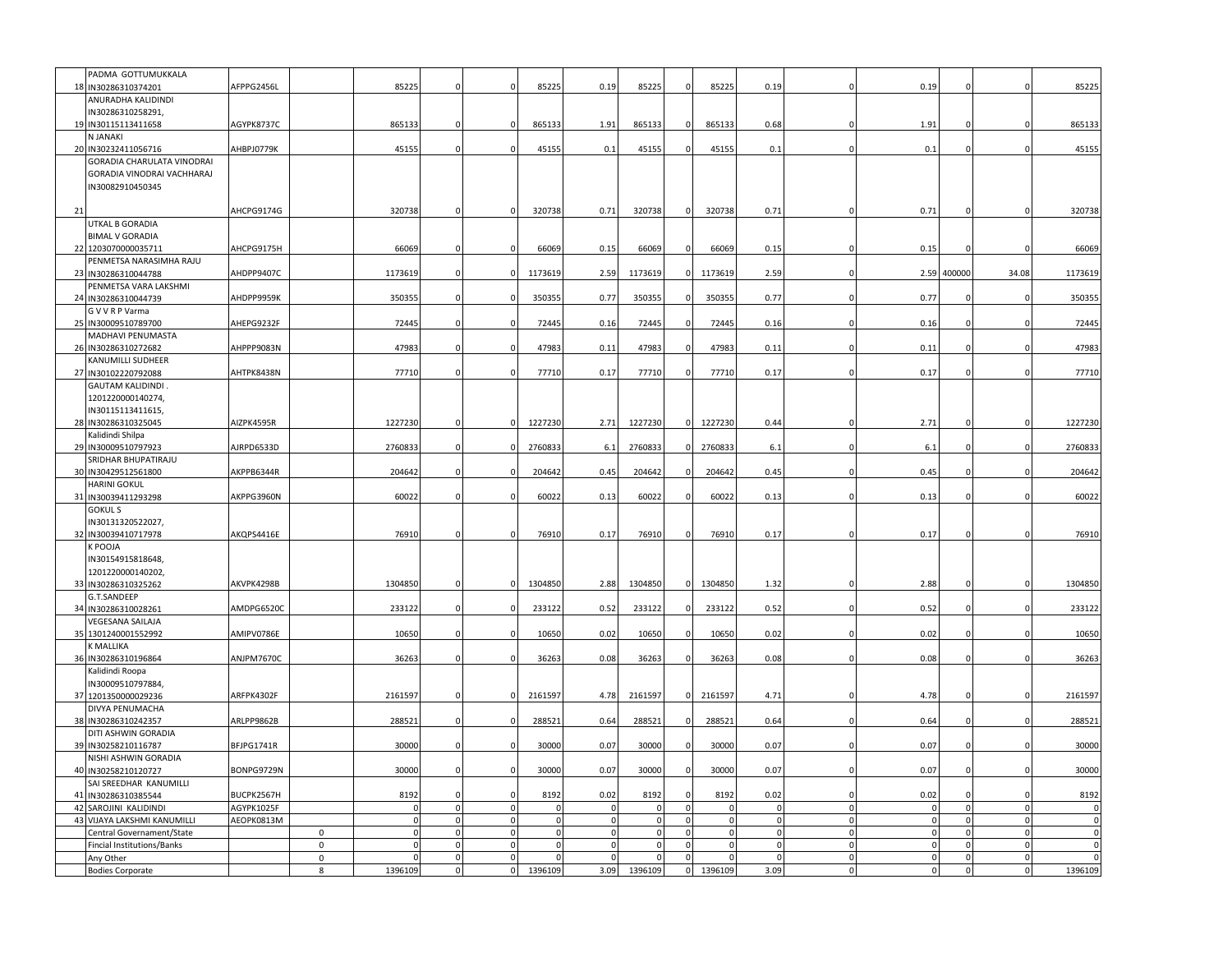| Blue Valley Developers (P) Ltd        |            |          |          |          |            |      |                |            |            |      |          |      |          |
|---------------------------------------|------------|----------|----------|----------|------------|------|----------------|------------|------------|------|----------|------|----------|
| 44 IN30009510681954                   | AAACB8249D |          | 205658   |          | 205658     | 0.45 | 205658         | 205658     | 0.45       | 0.45 |          |      | 205658   |
| <b>NCL Homes Ltd</b>                  |            |          |          |          |            |      |                |            |            |      |          |      |          |
| 45 IN30009510675072                   | AAACN8023F |          | 190451   |          | 190451     | 0.42 | 190451         | 190451     | 0.42       | 0.42 |          |      | 190451   |
| NCL HOLDINGS (A&S) LIMITED            |            |          |          |          |            |      |                |            |            |      |          |      |          |
| 46 IN30286310470500                   | AAFCN8971M |          | 1000000  |          | 1000000    | 2.21 | 1000000        | 1000000    | 2.21       | 2.21 |          |      | 1000000  |
| 47 Deccan Nitrates Private Ltd        | AAACD9667M |          |          |          |            |      |                |            | $\Omega$   |      |          |      |          |
| KAKATIYA INDUSTRIES PRIVATE           |            |          |          |          |            |      |                |            |            |      |          |      |          |
| 48 LIMITED                            | AABCK0154F |          |          |          |            |      | $\Omega$       |            |            |      |          |      |          |
| NAGARJUNA CERACHEM PRIVATE            |            |          |          |          |            |      |                |            |            |      |          |      |          |
| 49 LIMITED                            | AABCN3368G |          |          |          |            |      | $\Omega$       |            |            |      |          |      |          |
| VIKRAM CHEMICALS PRIVATE              |            |          |          |          |            |      |                |            |            |      |          |      |          |
| 50 LIMITED                            | AABCV5364Q |          |          |          |            |      | $\Omega$       |            |            |      |          |      |          |
| 51 NCL ALLTEK AND SECCOLOR LTD        | AACCA9318G |          |          |          |            |      | $\Omega$       |            |            |      |          |      |          |
| Trust                                 |            | 0        |          |          |            |      |                |            |            |      |          |      |          |
| Sub-Total(A)(1)                       |            | 51       | 18142906 | $\Omega$ | 18142906   |      | 40.11 18142906 | 0 18142906 | 40.11      |      | 0 470455 | 2.59 | 18142906 |
| Foregin                               |            |          |          |          |            |      |                |            | $\sqrt{ }$ |      |          |      |          |
| Individuals (Non Resident Foreign     |            |          |          |          |            |      |                |            |            |      |          |      |          |
| Individuals)                          |            |          | 100000   |          | 100000     | 0.22 | 100000         | 100000     | 0.22       |      |          |      | 100000   |
| BHUPATIRAJU SUBBA RAJU                |            |          |          |          |            |      |                |            |            |      |          |      |          |
| 52 IN30286310383594                   | AWYPB8809L |          | 100000   |          | 100000     | 0.22 | 100000         | 100000     | 0.22       | 0.22 |          |      | 100000   |
| Government                            |            | $\Omega$ |          |          |            |      |                |            |            |      |          |      |          |
| Institutions                          |            | $\Omega$ |          |          |            |      | $\Omega$       | $\Omega$   |            |      |          |      |          |
| Foregin Portfolio Investors           |            | 0        |          |          |            |      |                | $\sqrt{ }$ |            |      |          |      |          |
| Any Other                             |            | $\Omega$ |          |          |            |      | $\Omega$       | $\Omega$   | $\Omega$   |      |          |      |          |
| Sub-Total(A)(2)                       |            |          | 100000   |          | 100000     | 0.22 | 100000         | 100000     | 0.22       |      |          |      | 100000   |
| <b>Total Shareholding of Promoter</b> |            | 52       |          |          |            |      |                |            |            |      |          |      |          |
| and Promoter Group A =                |            |          |          |          |            |      |                |            |            |      |          |      |          |
| $(A)(1)+(A)(2)$                       |            |          | 18242906 |          | 0 18242906 |      | 40.33 18242906 | 0 18242906 | 40.33      |      | 0 470455 | 2.58 | 18242906 |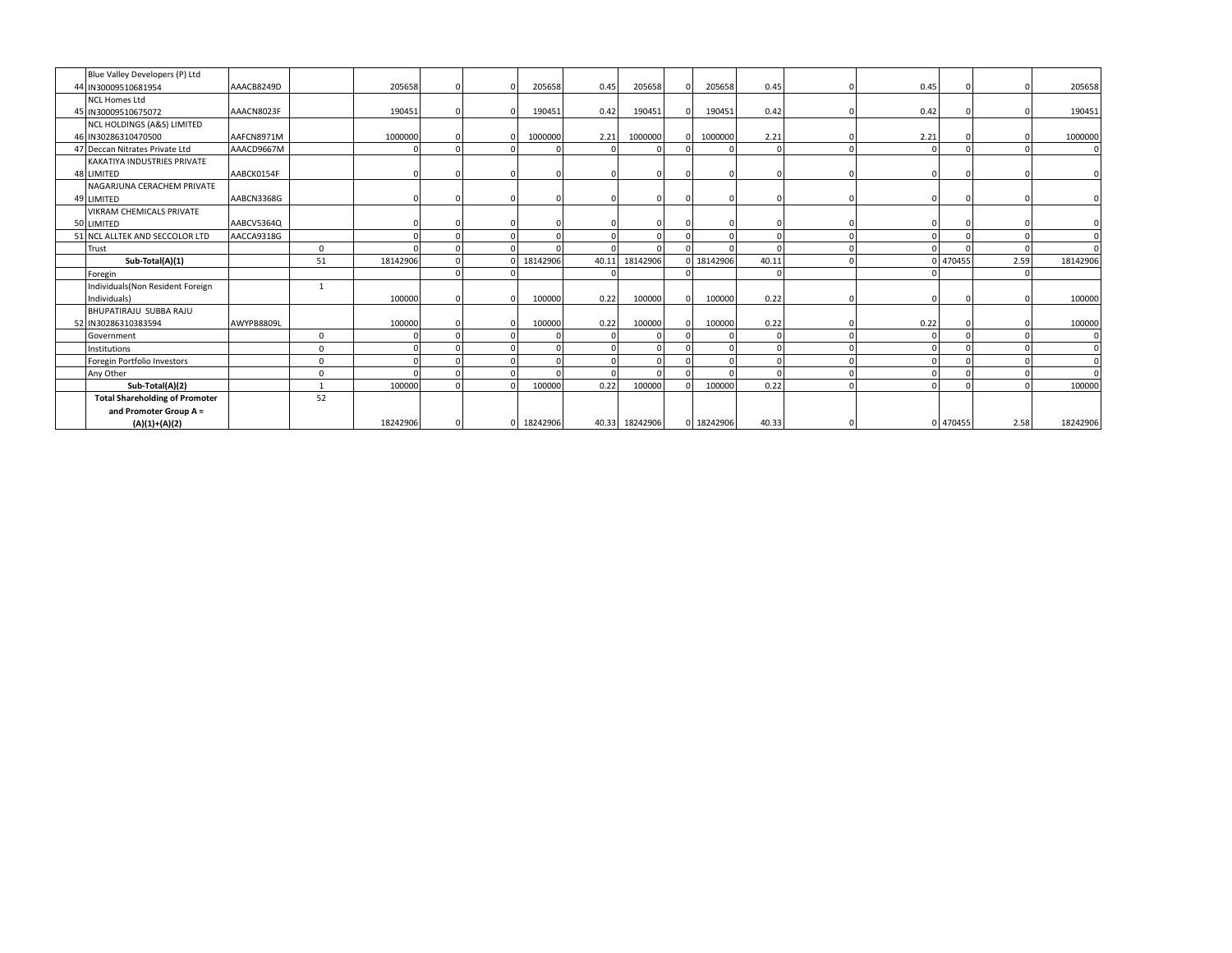## **Table III - Statement showing shareholding pattern of the Public shareholder**

| a   | <b>Category of shareholder</b>                                                                                                      | $\mathbf P$<br>$\mathbf a$<br>$\mathbf n$ | Nos. of<br>share<br>holders | No. of<br>fully<br>paid up<br>equity | <b>Partly</b><br>paid-<br><b>up</b><br>equity | No. of<br>shares<br>underlying<br><b>Depository</b> | <b>Total nos.</b><br>shares held | <b>Shareholding</b><br>% calculated<br>as per SCRR,<br>1957 | <b>Number of Voting Rights held in each</b><br>class of securities |                              |              |                              | <b>No Of Shares</b><br><b>TOTAL</b><br><b>Shareholding as</b><br><b>Underlying</b><br>a% assuming full<br><b>Outstanding</b><br><b>Convertible</b><br>conversion of |                                                               |              | <b>Number Of Shares</b><br><b>Pledged Or</b><br><b>Otherwise</b><br>encumbered | <b>Number Of</b><br><b>Equity Shares</b><br><b>Held</b> in<br><b>Dematerialized</b> |
|-----|-------------------------------------------------------------------------------------------------------------------------------------|-------------------------------------------|-----------------------------|--------------------------------------|-----------------------------------------------|-----------------------------------------------------|----------------------------------|-------------------------------------------------------------|--------------------------------------------------------------------|------------------------------|--------------|------------------------------|---------------------------------------------------------------------------------------------------------------------------------------------------------------------|---------------------------------------------------------------|--------------|--------------------------------------------------------------------------------|-------------------------------------------------------------------------------------|
|     |                                                                                                                                     | N<br>$\mathbf{u}$<br>m<br>h               |                             | shares<br>held                       | <b>Shares</b><br>held                         | <b>Receipts</b>                                     |                                  |                                                             | <b>Class</b><br><b>EQUITY</b>                                      | <b>Class</b><br>$\mathbf{Y}$ | <b>Total</b> | Total as a %<br>of $(A+B+C)$ | Securities(Including<br><b>Warrants</b> )                                                                                                                           | conversion of<br>convertible<br>securities as a<br>percentage | No. (a)      | As a % of<br><b>total Shares</b><br>held (b)                                   | Form                                                                                |
|     |                                                                                                                                     | г                                         |                             |                                      |                                               |                                                     |                                  |                                                             |                                                                    |                              |              |                              |                                                                                                                                                                     |                                                               |              |                                                                                |                                                                                     |
|     |                                                                                                                                     | (II)                                      | (III)                       | (IV)                                 | (V)                                           | (VI)                                                | $(VII = IV + V + VI)$            | (VIII)                                                      |                                                                    |                              | (IX)         |                              |                                                                                                                                                                     | $(X)$ $(x)$ as a % of A+B+C2                                  |              | (XIII)                                                                         | (XIV)                                                                               |
| (1) | Institutions                                                                                                                        |                                           |                             |                                      |                                               | $\mathbf 0$                                         |                                  | $\mathbf{0}$                                                |                                                                    | $\mathbf{0}$                 |              | $\mathbf 0$                  |                                                                                                                                                                     | $\mathbf{0}$                                                  |              | $\mathbf{0}$                                                                   |                                                                                     |
| (a) | Mutual Funds/UTI                                                                                                                    |                                           | $\mathbf{Q}$                | 5838362                              | $\mathbf{0}$                                  | $\mathbf 0$                                         | 5838362                          | 12.91                                                       | 5838362                                                            | $\Omega$                     | 5838362      | 12.91                        | $\mathbf 0$                                                                                                                                                         | $\Omega$                                                      | $\Omega$     | $\mathbf{o}$                                                                   | 5833112                                                                             |
|     | HDFC TRUSTEE CO LTD A/C HDFC<br>HOUSING OPPORTUNITIES FUND-<br>1140D NOVEMBER 2017 (1)<br>IN30012611266703                          | AAATH1809A                                |                             | 2700000                              | $\Omega$                                      | ſ                                                   | 2700000                          | 5.97                                                        | 2700000                                                            | $\Omega$                     | 2700000      | 5.97                         | $\mathbf 0$                                                                                                                                                         | 5.97                                                          | $\mathbf 0$  | $\Omega$                                                                       | 2700000                                                                             |
|     | HSBC TAX SAVER EQUITY FUND<br>IN30152430034972,<br>IN30152430034956,<br>IN30152430004985,                                           | AAATH2467G                                |                             | 1028853                              | $\mathsf{C}$                                  | $\Omega$                                            |                                  | 2.27                                                        | 1028853                                                            | $\Omega$                     |              | 2.27                         | $\Omega$                                                                                                                                                            | 2.27                                                          | $\Omega$     | $\Omega$                                                                       | 1028853                                                                             |
|     | IN30152430034930<br>RELIANCE CAPITAL TRUSTEE CO                                                                                     |                                           |                             |                                      |                                               |                                                     | 1028853                          |                                                             |                                                                    |                              | 1028853      |                              |                                                                                                                                                                     |                                                               |              |                                                                                |                                                                                     |
|     | LTD.A/C RELIANCE VALUE FUND                                                                                                         |                                           |                             |                                      |                                               |                                                     |                                  |                                                             |                                                                    |                              |              |                              |                                                                                                                                                                     |                                                               |              |                                                                                |                                                                                     |
|     | IN30016710015230                                                                                                                    | AAATR0090B                                |                             | 2062150                              | $\Omega$                                      | $\Omega$                                            | 2062150                          | 4.56                                                        | 2062150                                                            |                              | 2062150      | 4.56                         | $\mathbf 0$                                                                                                                                                         | 4.56                                                          | $\Omega$     | $\Omega$                                                                       | 2062150                                                                             |
| (b) | <b>Venture Capital Funds</b>                                                                                                        |                                           |                             |                                      | $\mathbf 0$                                   | $\mathbf 0$                                         |                                  |                                                             |                                                                    |                              |              | $\Omega$                     | $\mathbf 0$                                                                                                                                                         | $\Omega$                                                      | $\mathbf 0$  | $\Omega$                                                                       |                                                                                     |
| (c) | Alternate Investment Funds                                                                                                          |                                           |                             | 1575851                              | $\Omega$                                      | $\Omega$                                            | 1575851                          | 3.48                                                        | 1575851                                                            |                              | 1575851      | 3.48                         | $\Omega$                                                                                                                                                            |                                                               |              | $\Omega$                                                                       | 1575851                                                                             |
|     | SUNDARAM ALTERNATIVE<br>OPPORTUNITIES FUND - NANO CAP<br>SERIES I<br>IN30179910084199                                               | AAQAS9168C                                |                             | 1160061                              |                                               | c                                                   | 1160061                          | 2.56                                                        | 1160061                                                            |                              | 1160061      | 2.56                         |                                                                                                                                                                     | 2.56                                                          |              |                                                                                | 1160061                                                                             |
| (d) | Foreign Venture Capital Funds                                                                                                       |                                           |                             |                                      | $\mathbf 0$                                   | $\Omega$                                            |                                  |                                                             |                                                                    |                              |              | $\Omega$                     | $\mathbf 0$                                                                                                                                                         |                                                               | $\Omega$     | $\Omega$                                                                       |                                                                                     |
| (e) | Foreign Portfolio Investors-<br>Individual (FPI)                                                                                    |                                           |                             |                                      | C                                             |                                                     | $\Omega$                         |                                                             |                                                                    |                              |              | $\Omega$                     | $\mathbf 0$                                                                                                                                                         |                                                               |              | $\Omega$                                                                       |                                                                                     |
|     | Foreign Portfolio Investors -                                                                                                       |                                           |                             |                                      |                                               |                                                     |                                  |                                                             |                                                                    |                              |              |                              |                                                                                                                                                                     |                                                               |              |                                                                                |                                                                                     |
| (f) | Corporate (FPI)                                                                                                                     |                                           |                             | 1069304                              | $\sqrt{2}$                                    | $\Omega$                                            | 1069304                          | 2.36                                                        | 1069304                                                            | $\Omega$                     | 1069304      | 2.36                         | $\mathbf 0$                                                                                                                                                         |                                                               | $\Omega$     | $\Omega$                                                                       | 1069304                                                                             |
|     | HSBC INDIAN EQUITY MOTHER<br><b>FUND</b><br>IN30014210540671                                                                        | AAAAH1765J                                |                             | 517169                               | $\mathbf 0$                                   | $\Omega$                                            | 517169                           | 1.14                                                        | 517169                                                             |                              | 517169       | 1.14                         | $\mathbf 0$                                                                                                                                                         | 1.14                                                          | $\mathbf 0$  | $\Omega$                                                                       | 517169                                                                              |
|     | THE MASTER TRUST BANK OF<br>JAPAN, LTD. AS TRUSTEE OF HSBC<br>INDIA INFRASTRUCTURE EQUITY<br><b>MOTHER FUND</b><br>IN30014210679066 | AAATH8110L                                |                             | 542135                               | -C                                            | C                                                   | 542135                           | 1.2                                                         | 542135                                                             |                              | 542135       | 1.2                          | $\Omega$                                                                                                                                                            | 1.2                                                           |              |                                                                                | 542135                                                                              |
| (g) | <b>Financial Institutions/Banks</b>                                                                                                 |                                           | 16                          | 42347                                | $\mathbf{0}$                                  | $\Omega$                                            | 42347                            | 0.09                                                        | 42347                                                              |                              | 42347        | 0.09                         | $\mathbf 0$                                                                                                                                                         | $\Omega$                                                      | $\Omega$     | $\Omega$                                                                       | 33897                                                                               |
| (h) | <b>Insurance Companies</b>                                                                                                          |                                           | $\mathbf 0$                 | $\mathbf 0$                          | $\mathbf{0}$                                  | $\Omega$                                            | $\Omega$                         | $\Omega$                                                    | $\mathbf 0$                                                        | $\Omega$                     |              | $\Omega$                     | $\mathbf 0$                                                                                                                                                         | $\Omega$                                                      | $\Omega$     | $\mathbf 0$                                                                    | C                                                                                   |
|     | Provident Funds / Pension Funds                                                                                                     |                                           |                             |                                      | $\sqrt{ }$                                    | $\Omega$                                            | $\Omega$                         |                                                             | $\Omega$                                                           |                              |              | $\Omega$                     | $\Omega$                                                                                                                                                            |                                                               |              | $\Omega$                                                                       | C                                                                                   |
| (i) | Qualified Insitutional Buyers                                                                                                       |                                           | $\mathbf 0$                 | $\mathbf 0$                          | $\mathbf 0$                                   | $\Omega$                                            | $\mathbf{0}$                     | $\Omega$                                                    | $\mathbf 0$                                                        | $\Omega$                     | $\Omega$     | $\Omega$                     | $\mathbf 0$                                                                                                                                                         | $\Omega$                                                      | $\Omega$     | $\mathbf 0$                                                                    | $\Omega$                                                                            |
| (k) | Any Other                                                                                                                           |                                           | $\mathbf 0$                 | $\mathbf 0$                          | $\mathbf 0$                                   | $\overline{0}$                                      | $\mathbf 0$                      | $\Omega$                                                    | $\circ$                                                            | $\Omega$                     | $\Omega$     | $\overline{0}$               | $\mathbf 0$                                                                                                                                                         | $\Omega$                                                      | $\mathbf{0}$ | $\mathbf 0$                                                                    | $\mathbf{0}$                                                                        |
|     | Foreign Institutional Investores                                                                                                    |                                           | $\Omega$                    | $\Omega$                             | $\mathbf{0}$                                  | $\Omega$                                            | $\mathbf 0$                      | $\Omega$                                                    | $\Omega$                                                           |                              |              | $\overline{0}$               | $\mathbf 0$                                                                                                                                                         |                                                               | $\Omega$     | $\mathbf 0$                                                                    | $\Omega$                                                                            |
| (m) | Qualified Foreign Investor<br>Qualified Foreign Investor-                                                                           |                                           | $\Omega$                    | $\Omega$                             | $\mathbf{0}$                                  | $\Omega$                                            | $\mathbf 0$                      | $\Omega$                                                    | $\Omega$                                                           |                              |              | $\overline{0}$               | $\mathbf 0$                                                                                                                                                         |                                                               | $\Omega$     | $\Omega$                                                                       | $\Omega$                                                                            |
| (n) | Corporate                                                                                                                           |                                           |                             | $\Omega$                             | $\Omega$                                      |                                                     | $\Omega$                         |                                                             | $\Omega$                                                           |                              |              | n                            | $\Omega$                                                                                                                                                            |                                                               |              | $\Omega$                                                                       |                                                                                     |
| (0) | Foreign Bodies Corp                                                                                                                 |                                           |                             | $\mathbf 0$                          | $\mathbf 0$                                   | $\Omega$                                            | 0                                | $\Omega$                                                    | $\Omega$                                                           |                              |              | $\overline{0}$               | $\mathbf 0$                                                                                                                                                         |                                                               | $\Omega$     | $\mathbf 0$                                                                    | $\Omega$                                                                            |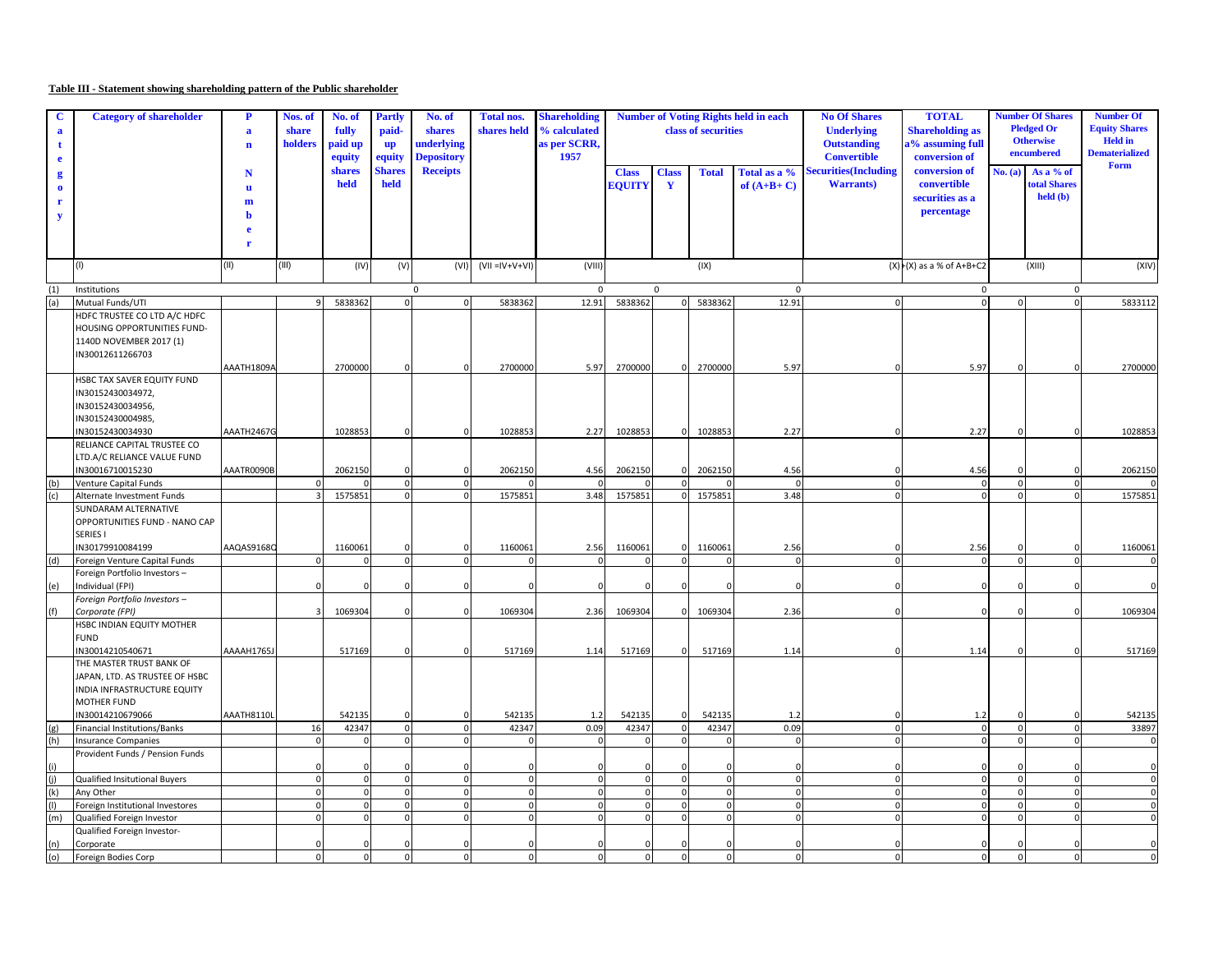| (p)              | <b>Foreign Nation</b>                 |            | n     |          |  |          |       |                |            | $\Omega$ | $\Omega$   |      | $\Omega$    | $\Omega$ |          |
|------------------|---------------------------------------|------------|-------|----------|--|----------|-------|----------------|------------|----------|------------|------|-------------|----------|----------|
|                  | Sub-Total(B)(1)                       |            | 31    | 8525864  |  | 8525864  | 18.85 | 8525864        | 8525864    | 18.85    | $\sqrt{ }$ |      |             | $\Omega$ | 8512164  |
|                  | Central Government/State              |            |       |          |  |          |       |                |            |          |            |      |             |          |          |
|                  | B1C Government(s)                     |            |       | 7000     |  | 7000     | 0.02  | 7000           | 7000       | 0.02     |            |      |             |          |          |
|                  | Sub-Total(B)(2)                       |            |       | 7000     |  | 7000     | 0.02  | 7000           | 7000       | 0.02     |            |      |             | $\Omega$ |          |
| (3)              | Non Institutions                      |            |       |          |  |          |       |                |            | $\Omega$ |            |      |             |          |          |
|                  | Individual ShareHolders holding       |            |       |          |  |          |       |                |            |          |            |      |             |          |          |
|                  | nominal share capital upto 2Lakh      |            |       |          |  |          |       |                |            |          |            |      |             |          |          |
| (a)              |                                       |            | 33600 | 10157257 |  | 10157257 |       | 22.46 10157257 | 0 10157257 | 22.46    |            |      |             |          | 8874482  |
|                  | Individual ShareHolders holding       |            |       |          |  |          |       |                |            |          |            |      |             |          |          |
|                  | nominal share capital in excess of    |            |       |          |  |          |       |                |            |          |            |      |             |          |          |
| (b)              | 2Lakh                                 |            | 67    | 5069147  |  | 5069147  | 11.21 | 5069147        | 5069147    | 11.21    |            |      |             |          | 5069147  |
|                  | SUMANTHA KUMAR REDDY B                |            |       |          |  |          |       |                |            |          |            |      |             |          |          |
|                  | IN30021412246081                      | ABXPB1098F |       | 703801   |  | 703801   | 1.56  | 703801         | 703801     | 1.56     |            |      | 1.56 703801 | 1.56     | 703801   |
|                  | CHANDRAVADAN DESAI                    |            |       |          |  |          |       |                |            |          |            |      |             |          |          |
|                  | 1202770000390929                      | AFQPD8487F |       | 531768   |  | 531768   | 1.18  | 531768         | 531768     | 1.18     |            |      | 1.18 531768 | 1.18     | 531768   |
| (c)              | NBFCs Registered with RBI             |            |       |          |  |          |       |                |            | $\Omega$ |            |      |             | $\Omega$ |          |
| (d)              | <b>Employee Trusts</b>                |            |       |          |  | $\Omega$ |       |                |            | $\Omega$ |            |      |             |          |          |
|                  | <b>Overseas Depositories (Holding</b> |            |       |          |  |          |       |                |            |          |            |      |             |          |          |
|                  | DRs) (Balancing Figure)               |            |       |          |  |          |       |                |            |          |            |      |             |          |          |
| $\frac{e}{f}$    |                                       |            |       |          |  |          |       |                |            | $\Omega$ |            |      |             |          |          |
|                  | Any Other                             |            |       |          |  |          |       |                |            | $\Omega$ |            |      |             |          |          |
| (g)              | <b>Bodies Corporate</b>               |            | 295   | 1562278  |  | 1562278  | 3.45  | 1562278        | 1562278    | 3.45     |            |      |             |          | 1555733  |
| (h)              | <b>Clearing Member</b>                |            | 76    | 51322    |  | 51322    | 0.11  | 51322          | 51322      | 0.11     |            |      |             |          | 51322    |
| (i)              | Trust                                 |            |       | 5864     |  | 5864     | 0.01  | 5864           | 5864       | 0.01     |            |      |             |          | 5864     |
| (i)              | Non Resident Individuals              |            | 492   | 895831   |  | 895831   | 1.98  | 895831         | 895831     | 1.98     |            |      |             |          | 895536   |
|                  | RAJNEESH JHAWAR                       |            |       |          |  |          |       |                |            |          |            |      |             |          |          |
|                  | IN30021417884257,                     |            |       |          |  |          |       |                |            |          |            |      |             |          |          |
|                  | IN30021416911914                      | ACXPJ1879P |       | 500000   |  | 500000   | 1.11  | 500000         | 500000     | 1.11     |            | 1.11 |             |          | 500000   |
| B <sub>2</sub> K | <b>IEPF Authority</b>                 | ZZZZZ9999Z |       | 715321   |  | 715321   | 1.58  | 715321         | 715321     | 1.58     | $\Omega$   |      |             |          | 715321   |
|                  | Sub-Total(B)(3)                       |            | 34535 | 18457020 |  | 18457020 |       | 40.8 18457020  | 0 18457020 | 40.8     |            |      |             |          | 17167405 |
|                  | Total Public Shareholding B =         |            |       |          |  |          |       |                |            |          |            |      |             |          |          |
|                  | $(B)(1)+(B)(2)+(B)(3)$                |            | 34568 | 26989884 |  | 26989884 |       | 59.67 26989884 | 26989884   | 59.67    |            |      |             |          | 25679569 |